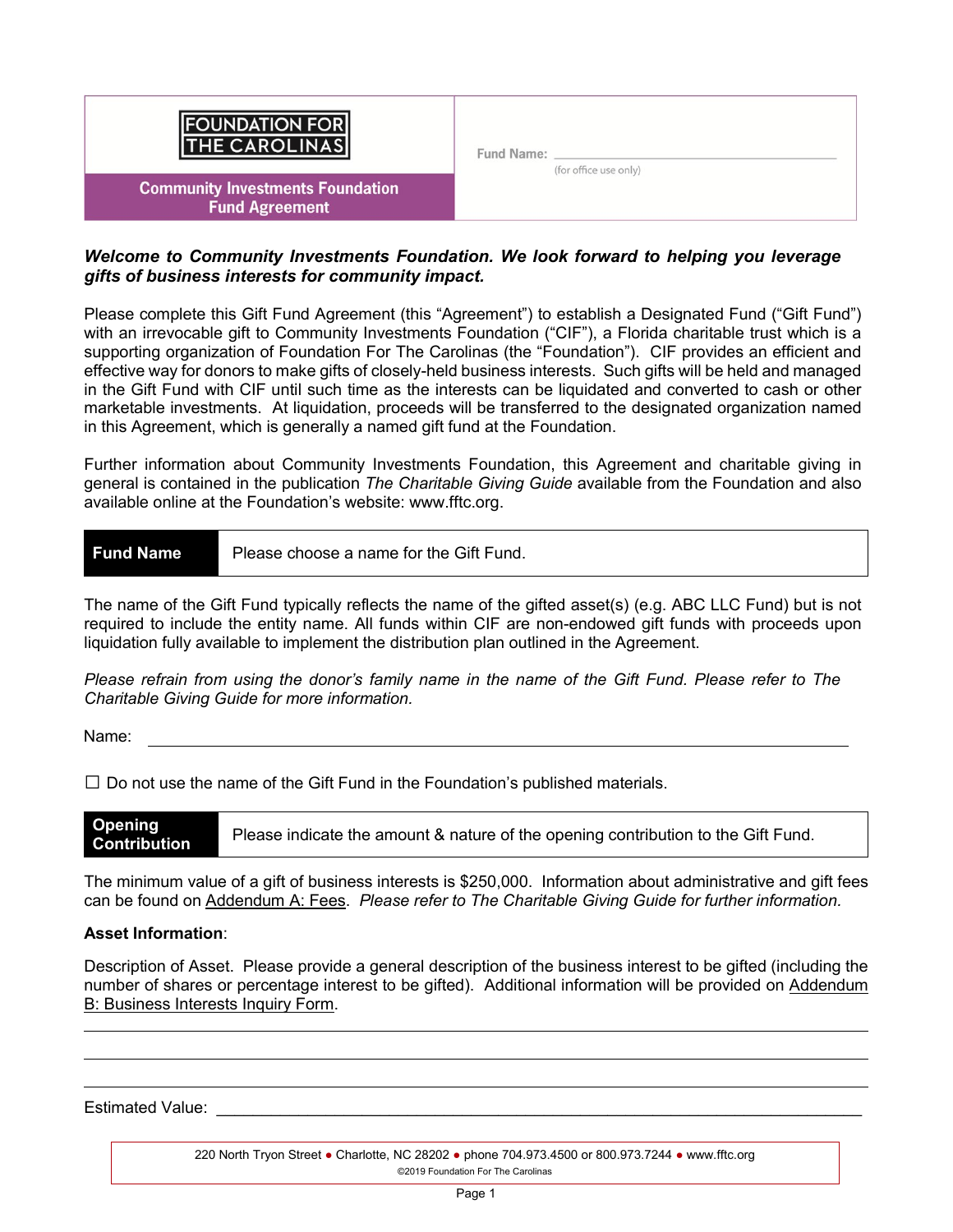| FULL LEGAL NAME OF ASSET OWNER             | PREFERRED SALUTATION<br>(e.g., Mr. James L. Smith or Jim Smith) |  |
|--------------------------------------------|-----------------------------------------------------------------|--|
| <b>HOME ADDRESS</b>                        | <b>CITY</b><br><b>STATE</b><br><b>ZIP</b>                       |  |
| <b>BUSINESS NAME</b>                       | <b>TITLE</b>                                                    |  |
| <b>BUSINESS ADDRESS</b>                    | <b>CITY</b><br><b>STATE</b><br><b>ZIP</b>                       |  |
| <b>HOME PHONE</b><br><b>BUSINESS PHONE</b> | E-MAIL (preferred)                                              |  |
| Preferred Telephone:                       | Preferred Mail:                                                 |  |
| $\Box$ Home<br><b>Business</b>             | <b>Business</b><br>Home                                         |  |

# **Additional Contact, if applicable**

All correspondence from the Foundation or CIF will be sent to the Opening Donor. The Opening Donor may access information about the Gift Fund, including monthly statements, through the Foundation's secure online service. Additional space is provided in this section to name one additional Contact Person. If there are more than two Contact Persons who should have access to information for the Gift Fund, please furnish contact information in an attachment to this Agreement.

| FULL NAME (first, middle, last)            | <b>RELATIONSHIP</b>                       |
|--------------------------------------------|-------------------------------------------|
| <b>HOME ADDRESS</b>                        | <b>CITY</b><br><b>ZIP</b><br><b>STATE</b> |
| <b>BUSINESS NAME</b>                       | <b>TITLE</b>                              |
| <b>BUSINESS ADDRESS</b>                    | <b>CITY</b><br><b>STATE</b><br><b>ZIP</b> |
| <b>HOME PHONE</b><br><b>BUSINESS PHONE</b> | E-MAIL (preferred)                        |
| Preferred Telephone:                       | Preferred Mail:                           |
| Home<br><b>Business</b>                    | Home<br><b>Business</b>                   |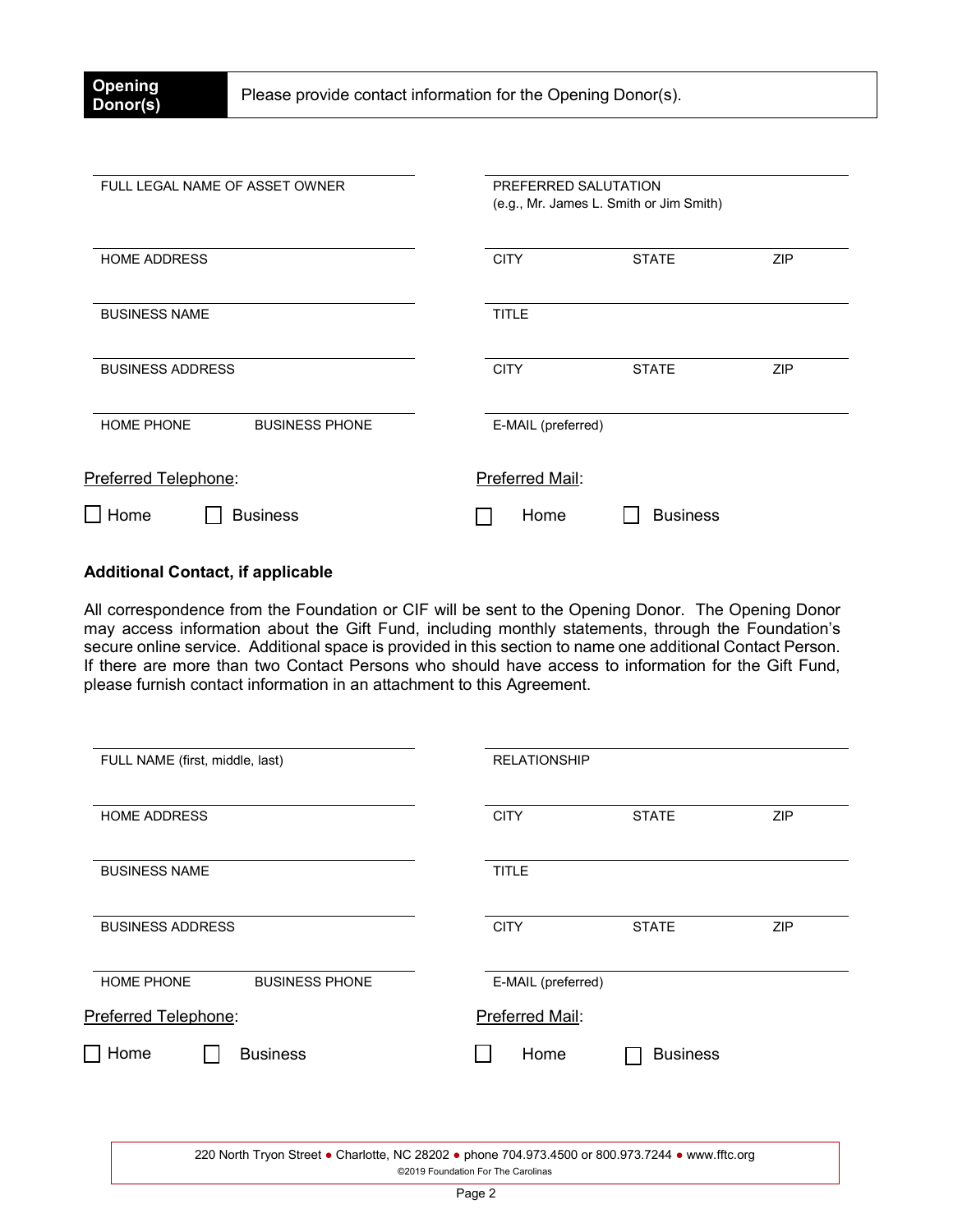If known or reasonably expected, please indicate the amount, nature and timing of future contributions to the Gift Fund, if any.

There is no requirement that additional gifts be made to the Gift Fund, but estimates of future liquid or illiquid contributions, if any, whether through lifetime gifts or bequests, will help the Foundation determine how best to administer the Gift Fund. Please provide information below about any additional gifts anticipated.

**Distribution** 

**Plan** Identify the organization to receive proceeds upon liquidation of the gifted asset.

# **A. Distribution Plan.**

Please mark the appropriate selection below regarding the designated nonprofit organization that will be the beneficiary of the Gift Fund proceeds upon liquidation. Generally, the beneficiary will be a named gift fund at the Foundation.

- $\Box$  Proceeds transferred to an existing gift fund at the Foundation.
- $\Box$  Proceeds transferred to the Foundation to establish a new gift fund (e.g. scholarship, field of interest, designated fund) as follows: **with a state of the state of the state of the state of the state of the state of the state of the state of the state of the state of the state of the state of the state of the state of the sta**

\_\_\_\_\_\_\_\_\_\_\_\_\_\_\_\_\_\_\_\_\_\_\_\_\_\_\_\_\_\_\_\_\_\_\_\_\_\_\_\_\_\_\_\_\_\_\_\_\_\_\_\_\_\_\_\_\_\_\_\_\_\_\_\_\_\_\_\_\_\_\_\_\_\_\_\_\_\_\_

*A separate fund agreement will be required to establish the new gift fund*

- $\Box$  Proceeds transferred to the Foundation's general operating fund or existing grantmaking fund for use at the Board's discretion.
- $\Box$  Other distribution plan (e.g. establish a 509(a)(3) supporting organization of the Foundation):

Please provide any additional comments below that would help CIF better understand the general purpose of the Gift Fund and the philanthropic expectations of the donor:

 $\_$  ,  $\_$  ,  $\_$  ,  $\_$  ,  $\_$  ,  $\_$  ,  $\_$  ,  $\_$  ,  $\_$  ,  $\_$  ,  $\_$  ,  $\_$  ,  $\_$  ,  $\_$  ,  $\_$  ,  $\_$  ,  $\_$  ,  $\_$  ,  $\_$  ,  $\_$  ,  $\_$  ,  $\_$  ,  $\_$  ,  $\_$  ,  $\_$  ,  $\_$  ,  $\_$  ,  $\_$  ,  $\_$  ,  $\_$  ,  $\_$  ,  $\_$  ,  $\_$  ,  $\_$  ,  $\_$  ,  $\_$  ,  $\_$  ,  $\_$  ,  $\_$  ,  $\_$  ,  $\_$  ,  $\_$  ,  $\_$  ,  $\_$  ,  $\_$  ,  $\_$  ,  $\_$  ,  $\_$  ,  $\_$  ,  $\_$  ,  $\_$  ,  $\_$  ,  $\_$  ,  $\_$  ,  $\_$  ,  $\_$  ,  $\_$  ,  $\_$  ,  $\_$  ,  $\_$  ,  $\_$  ,  $\_$  ,  $\_$  ,  $\_$  ,  $\_$  ,  $\_$  ,  $\_$  ,  $\_$  ,  $\_$  ,  $\_$  ,  $\_$  ,  $\_$  ,  $\_$  ,  $\_$  ,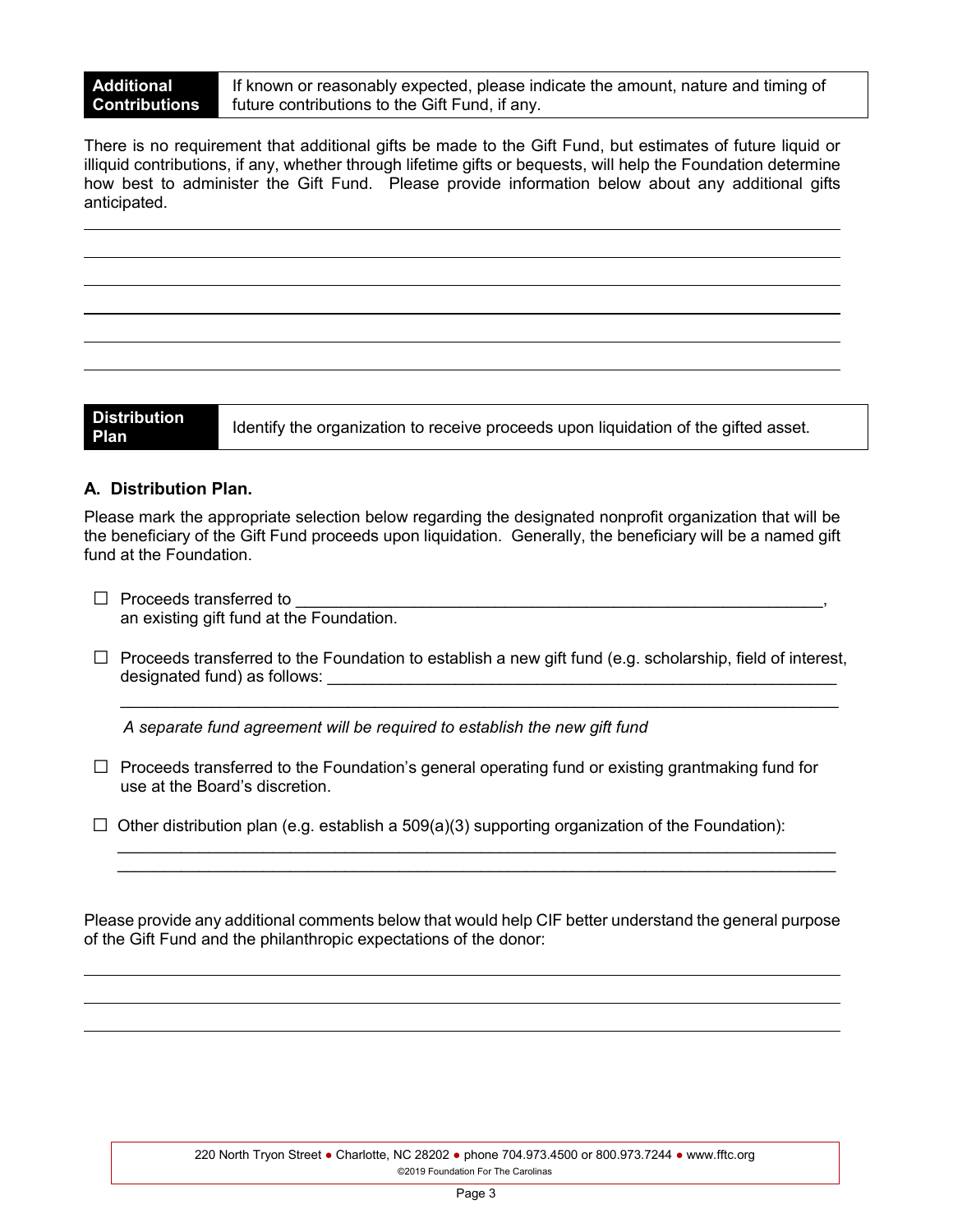| NAME OF PROFESSIONAL   |              |            | <b>FIRM NAME</b> |
|------------------------|--------------|------------|------------------|
| <b>MAILING ADDRESS</b> |              |            | DAYTIME PHONE    |
| <b>CITY</b>            | <b>STATE</b> | <b>ZIP</b> | E-MAIL           |

Should this professional advisor receive "view only" online access to the Gift Fund?

 $\Box$  Yes  $\Box$  No

If there are other professional advisors whose contact information the Foundation should have in relation to the Gift Fund, please furnish contact information in an attachment to this Agreement.

| <b>Services &amp;</b><br><b>Fees</b> | Please indicate the Foundation's service level that you choose for the Gift Fund. |
|--------------------------------------|-----------------------------------------------------------------------------------|
|--------------------------------------|-----------------------------------------------------------------------------------|

## **A. Services**

Please indicate which of the Foundation's service levels should apply to the Gift Fund. With respect to a Designated Fund with CIF, the standard service level will generally apply.

- □ Standard *(Please refer to The Charitable Giving Guide for more information*)
- $\square$  Custom (please discuss with the Foundation's Philanthropic Advancement Team and attach addendum listing the agreed Custom services and pricing schedule)

## **B. Fees**

Funds will be charged an annual administrative fee according to published schedules for standard or custom services. Additional information about gift acceptance fees and arrangements for ongoing expenses related to the management of the asset are addressed in Addendum A to this Agreement.

| Addenda | Please indicate additional addenda attached to this Agreement, if any. |
|---------|------------------------------------------------------------------------|
|---------|------------------------------------------------------------------------|

Are any addenda (other than Addendum A: Fees and Addendum B: Business Interests Inquiry Form) attached to this Agreement?

 $\Box$  Yes  $\Box$  No

If so, please list here:

 $\mathcal{L}_\text{max} = \frac{1}{2} \sum_{i=1}^n \mathcal{L}_\text{max} = \frac{1}{2} \sum_{i=1}^n \mathcal{L}_\text{max} = \frac{1}{2} \sum_{i=1}^n \mathcal{L}_\text{max} = \frac{1}{2} \sum_{i=1}^n \mathcal{L}_\text{max} = \frac{1}{2} \sum_{i=1}^n \mathcal{L}_\text{max} = \frac{1}{2} \sum_{i=1}^n \mathcal{L}_\text{max} = \frac{1}{2} \sum_{i=1}^n \mathcal{L}_\text{max} = \frac{1}{2} \sum_{i=$  $\mathcal{L}_\mathcal{L} = \{ \mathcal{L}_\mathcal{L} = \{ \mathcal{L}_\mathcal{L} = \{ \mathcal{L}_\mathcal{L} = \{ \mathcal{L}_\mathcal{L} = \{ \mathcal{L}_\mathcal{L} = \{ \mathcal{L}_\mathcal{L} = \{ \mathcal{L}_\mathcal{L} = \{ \mathcal{L}_\mathcal{L} = \{ \mathcal{L}_\mathcal{L} = \{ \mathcal{L}_\mathcal{L} = \{ \mathcal{L}_\mathcal{L} = \{ \mathcal{L}_\mathcal{L} = \{ \mathcal{L}_\mathcal{L} = \{ \mathcal{L}_\mathcal{$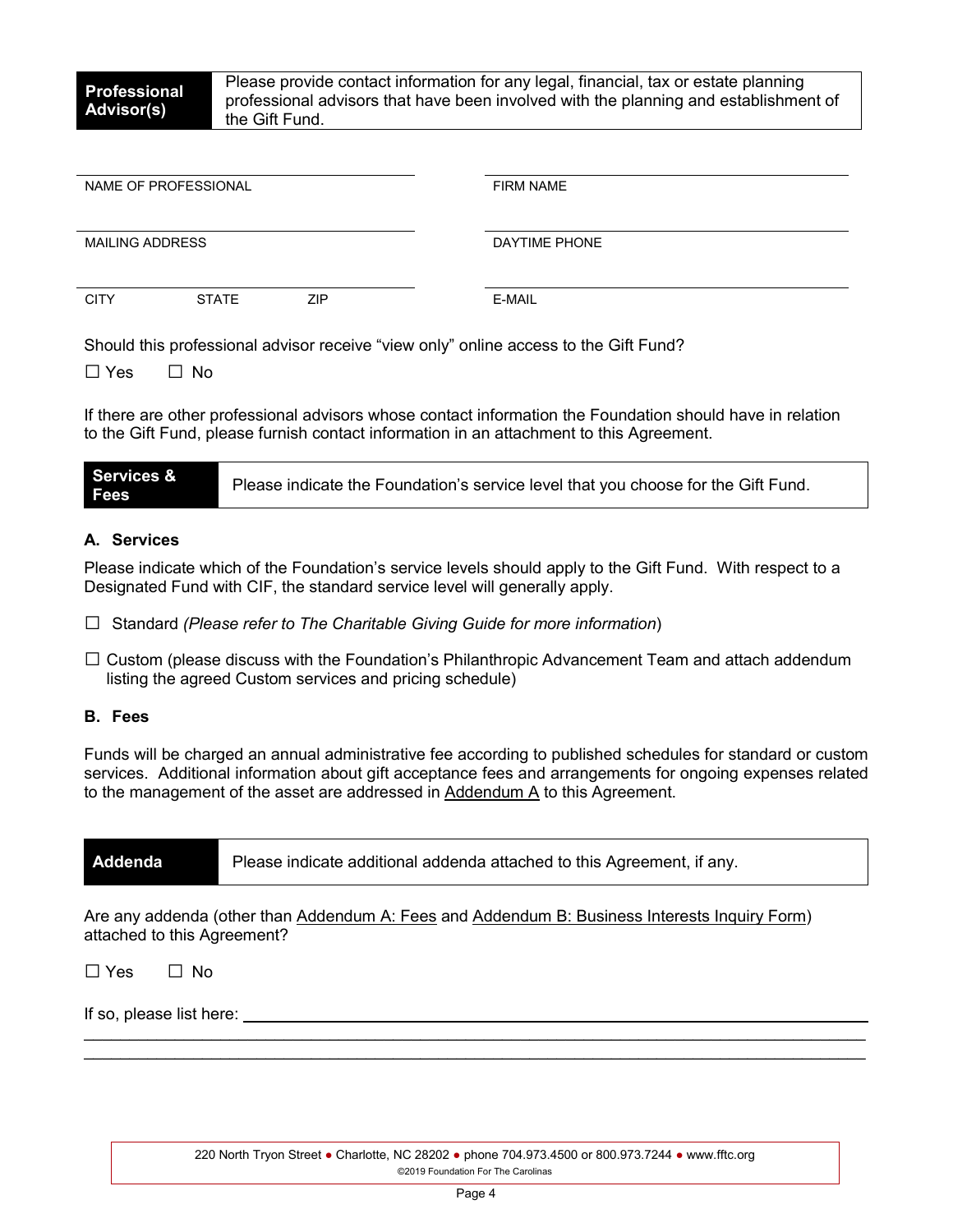| -  |
|----|
|    |
|    |
|    |
|    |
|    |
| ÷, |
|    |
|    |
|    |
|    |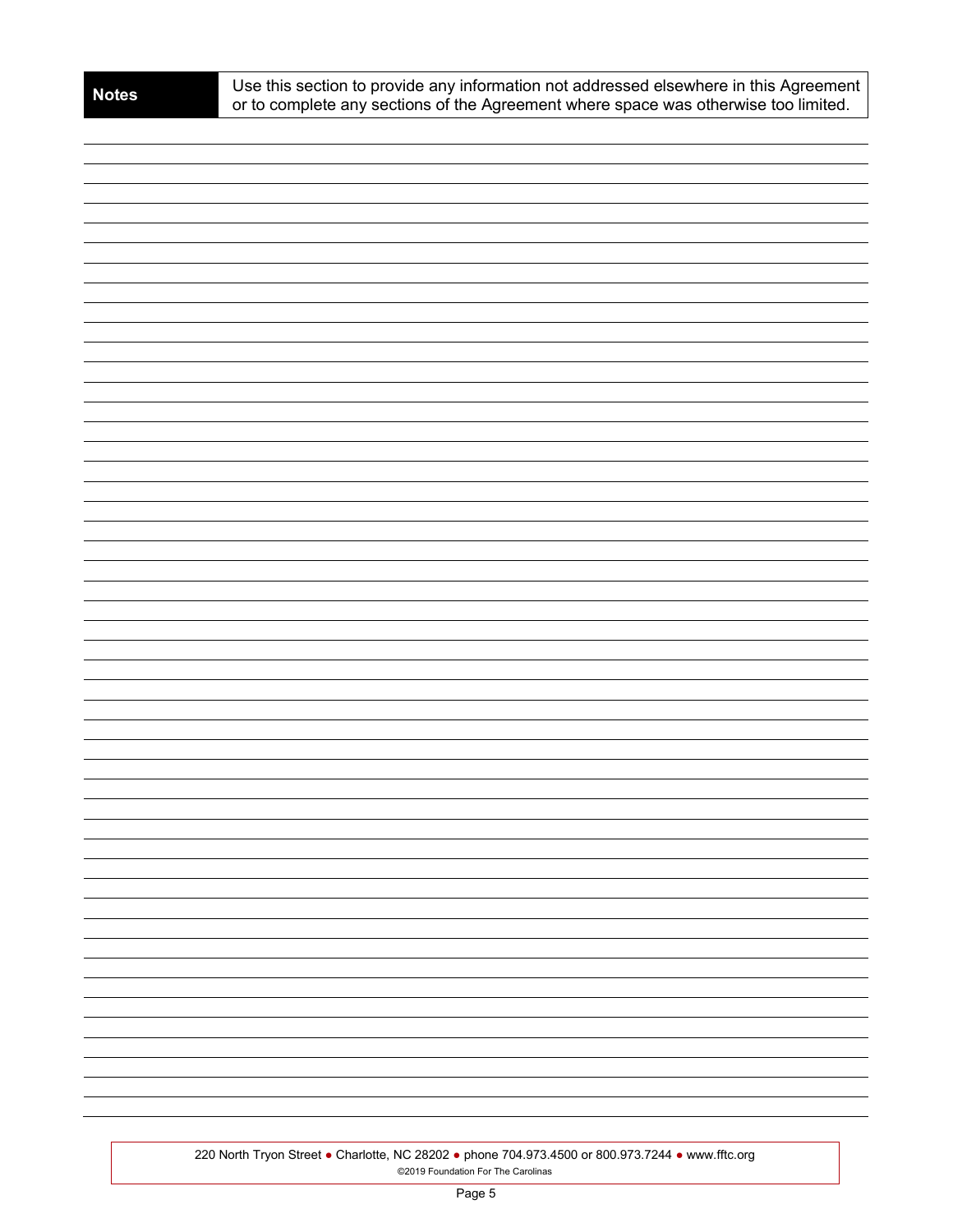#### **COMMUNITY INVESTMENTS FOUNDATION:**

**Identification of Gift to CIF:** While held in CIF, the contributed business interest will be separately identified at CIF but only for purposes of ensuring that any taxes, fees or other expenses directly related to the gift (such as unrelated business income tax) will be properly attributed to and paid from the account and further ensuring that in the future such eventual proceeds are directed to an appropriate organization at the applicable time. This separate account will be referred to as a Designated Fund.

### **BUSINESS INTEREST CONSIDERATIONS:**

**Capital Contributions**: With respect to any business interest contributed to the Gift Fund, Opening Donor agrees that neither the Foundation nor CIF will be required to make any capital contributions to the underlying business entity.

**Distributions to CIF**: Opening Donor agrees that, with respect to distributions from the underlying business entity to its owners, CIF will not be treated differently than any other owners and that the underlying business entity's management will not intentionally withhold distributions from the owners of the underlying business entity if such cash is not otherwise needed for the reasonable expenses of the underlying business entity such as (i) the reinvestment of income earned or the proceeds of any sale or refinancing in other assets of the underlying business entity, as its management may determine; (ii) a reasonable provision for payment of all of the underlying business entity's operating expenses, including any fees or compensation due; (iii) payment of all of the underlying business entity's outstanding and unpaid current obligations; and (iv) a setting aside of such amount, if any, as shall be prudent, in the discretion and good faith of its management, for reasonable reserves for working capital and for the payment of taxes, insurance, debt service, replacements, renewals and acquisitions, and future, anticipated, unforeseen and contingent obligations and all other costs and expenses incident to the underlying business entity's operations and ownership of its assets.

**Tax Reporting:** On an annual basis, Opening Donor will cooperate with efforts to ensure that the accountants for the underlying business entity will provide the Foundation with all appropriate tax reporting schedules on a timely basis.

**Unrelated Business Income Tax:** If it is anticipated that the contributed interest in the underlying business entity will result in a liability for unrelated business income tax ("UBIT"), then the Gift Fund is responsible for covering its attributable share of net UBIT as well as any additional administrative costs for accounting or legal services to determine the amount of any UBIT and to report it to the IRS. Accordingly, to the extent that the underlying business entity has distributed sufficient cash to CIF attributable to its interest in the underlying business entity during the year to cover this liability, such cash will be utilized for that purpose. If insufficient cash has been distributed, Opening Donor agrees to contribute liquid assets to CIF in an amount sufficient to cover any such expenses.

**Liquidation of Contribution**: CIF accepts interests in closely held businesses with the anticipation and understanding that, within a reasonable period of time, the closely-held business interests will be converted into cash or other marketable assets. If a reasonable period of time passes with no such conversion of assets or if it can be shown at any time that the management of the underlying business entity has intentionally and in bad faith violated the provisions of the paragraph in this Agreement entitled "Distributions to CIF," then CIF shall have the option to require the closely-held business entity to purchase its interest in the underlying business entity at the then fair market value of such interest as determined by a qualified appraiser agreed upon by CIF and the Donor, the cost of which shall be borne by the Donor, and the valuation methods of which shall be in a manner consistent with that of the appraisal to be provided by the Donor upon contribution of the interest to CIF as provided below.

**Illiquid Assets Held For Longer Than Five Years:** In the event the Gift Fund continues to hold illiquid assets after five (5) years from date of creation of the Gift Fund, the costs, fees and expenses associated with the Gift Fund will no longer be accrued and the Donor shall immediately be responsible for paying any ongoing costs, fees and expenses associated with the Gift Fund. Furthermore, the costs, fees, and expenses accrued prior to such date shall remain due and payable upon the liquidation of the business interests held in the Gift Fund.

**Appraisal**: Opening Donor agrees to provide a qualified appraisal of any contributed business interest in accordance with the guidelines established by the Internal Revenue Service.

#### **GENERAL CONSIDERATIONS:**

**Protection of Tax-Exempt Status.** The undersigned agree to comply with any written direction by the Foundation or CIF to cease conducting activities that may jeopardize the Foundation's or CIF's tax status or cause the Gift Fund to be classified as a donor-advised fund as defined in the Internal Revenue Code of 1986, as amended (the "Code").

**Charitable Giving Guide.** The undersigned have received and reviewed *The Charitable Giving Guide* and agree to the terms thereof.

**Accuracy of Information.** The undersigned hereby certify that all information presented in connection with this application is accurate to the best knowledge of the undersigned and will promptly notify CIF in writing of any changes.

**Authorities to Execute.** The undersigned hereby certify that each has the power and authority to execute and deliver and perform its obligations under this Agreement.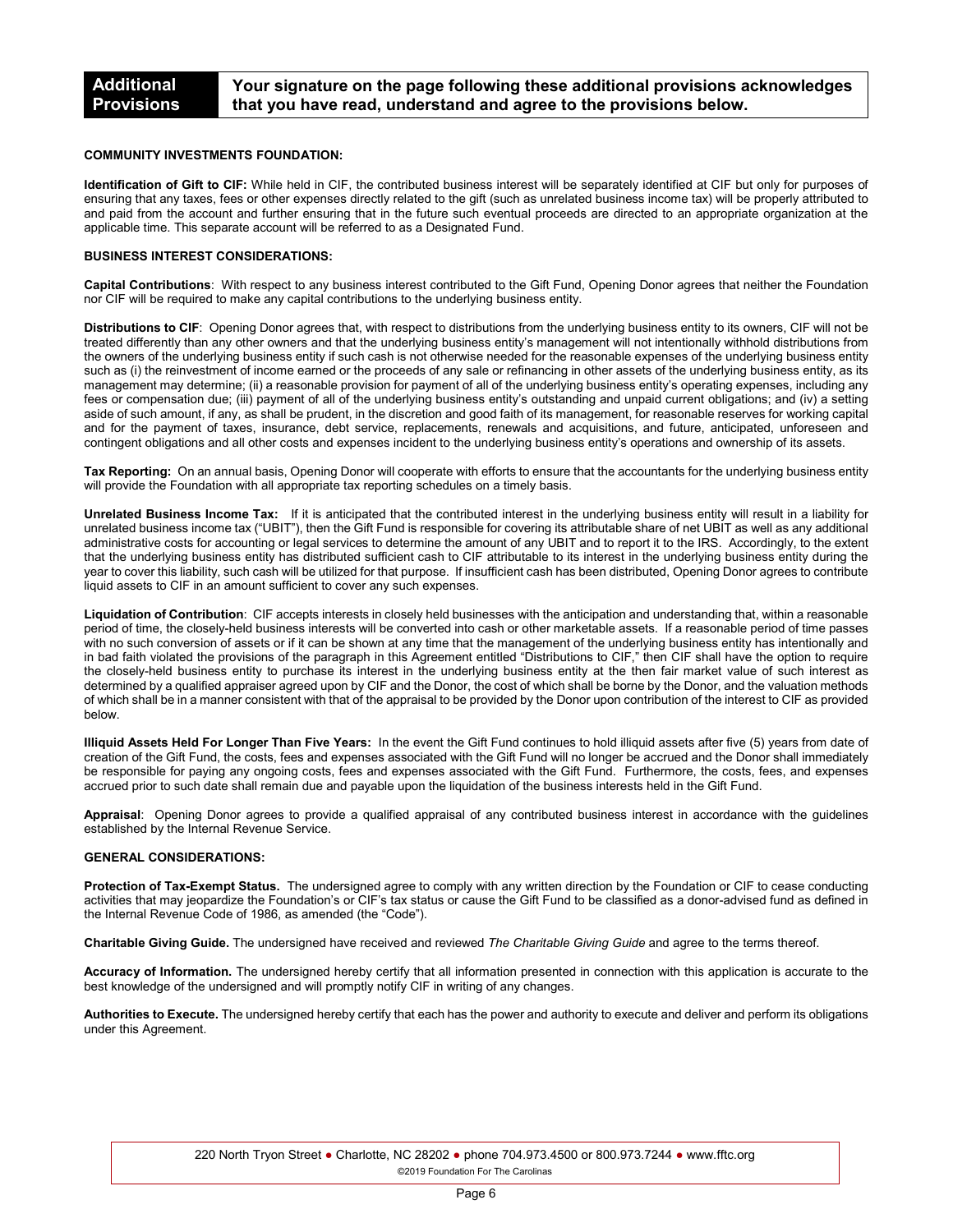**Use of Funds.** CIF will make distributions from the Gift Fund to carry out the charitable purposes of the Gift Fund in accordance with the Code; provided however, that CIF will generally not make any distributions from the Gift Fund until the business interests have been liquidated. In addition, CIF's ability to make reimbursements to any individual for expenditures or to make a grant or distribution for any non-charitable purpose or to any non-charitable entity is generally disallowed by the Code. *Please refer to The Charitable Giving Guide for more information.*

**Irrevocable Gifts.** The undersigned understand that any contribution to a Gift Fund, once accepted by CIF, represents an irrevocable gift to CIF and is not refundable.

**Service Charges.** The Foundation or CIF shall be entitled to receive as compensation for its services in investing, administering and distributing the assets held in the Gift Fund created hereunder the service charges set out in the Foundation's regular schedule of compensation applicable at the time of the performance of such services; provided, however, that if the Foundation's custom service level applies to the Gift Fund, then the Foundation shall be entitled to receive as compensation the service charges as provided in the separate Fee Addendum attached hereto.

**Notice.** All communications required hereunder shall be in writing and shall be deemed to have been validly served, given or delivered (i) three (3) days after deposit of same in the United States mails, designated as registered or certified mail, return receipt requested, bearing adequate postage, or (ii) on the date of delivery to such party if delivered by hand or by overnight or other similar courier or by telefacsimile (the date such telefacsimile is actually transmitted with written confirmation of transmission), and addressed to the party to be notified at the address for such party as provided in this Agreement, or to such other address as each party may designate for itself by like notice.

**Ownership.** Tools, equipment and software used by the Foundation to provide service to the Gift Fund shall remain the property of the Foundation and/or its licensors, and no right, title, license or interest in any of them is conveyed to the Gift Fund by this Agreement.

**Acknowledgment of Charitable Donations on Behalf of the Gift Fund.** The Foundation and CIF agree that they will acknowledge to donors all contributions to the Gift Fund in accordance with the guidelines established by the Internal Revenue Service.

**Indemnity.** In consideration of CIF creating a Gift Fund at the request of the undersigned individual(s) or entity and for other good and valuable consideration, the undersigned hereby agree to indemnify and hold harmless the Foundation and CIF against any liability, cost, or expense which the Foundation or CIF may incur by reason of its acting upon instructions given to the Foundation or CIF by any of the undersigned or any advisor designated pursuant to this Agreement.

Variance Power. It is understood that the Gift Fund to be established pursuant to this agreement will be subject to the provisions of the Code, the Charter and Bylaws of the Foundation, and other operating and governing documents of the Foundation and CIF, including the power reserved by the Board of Directors to modify any condition or restriction on the distribution of funds if in its sole judgment (without the approval of any trustee, custodian, or agent), such restriction or condition becomes, in effect, unnecessary, incapable of fulfillment, or inconsistent with the charitable needs of the area served by the Foundation or otherwise in direct conflict with the Code.

**Amendment of Agreement**. Subject to the provisions of the paragraph herein entitled "Variance Power," this Agreement and any addendums attached hereto and the Charitable Giving Guide shall constitute the entire agreement of the parties and supersede all prior agreements and understandings, both written and oral, among the parties with respect to the subject matter hereof. Subject to the provisions of the paragraph herein entitled "Variance Power," this Agreement, including any exhibits, addenda, or other attachments hereto, may not be amended or modified, except in a writing signed by all parties to this Agreement.

**Governing Law.** This Agreement shall be governed by the laws of the State of North Carolina, excluding its choice of law principles.

**Signature Page to Follow**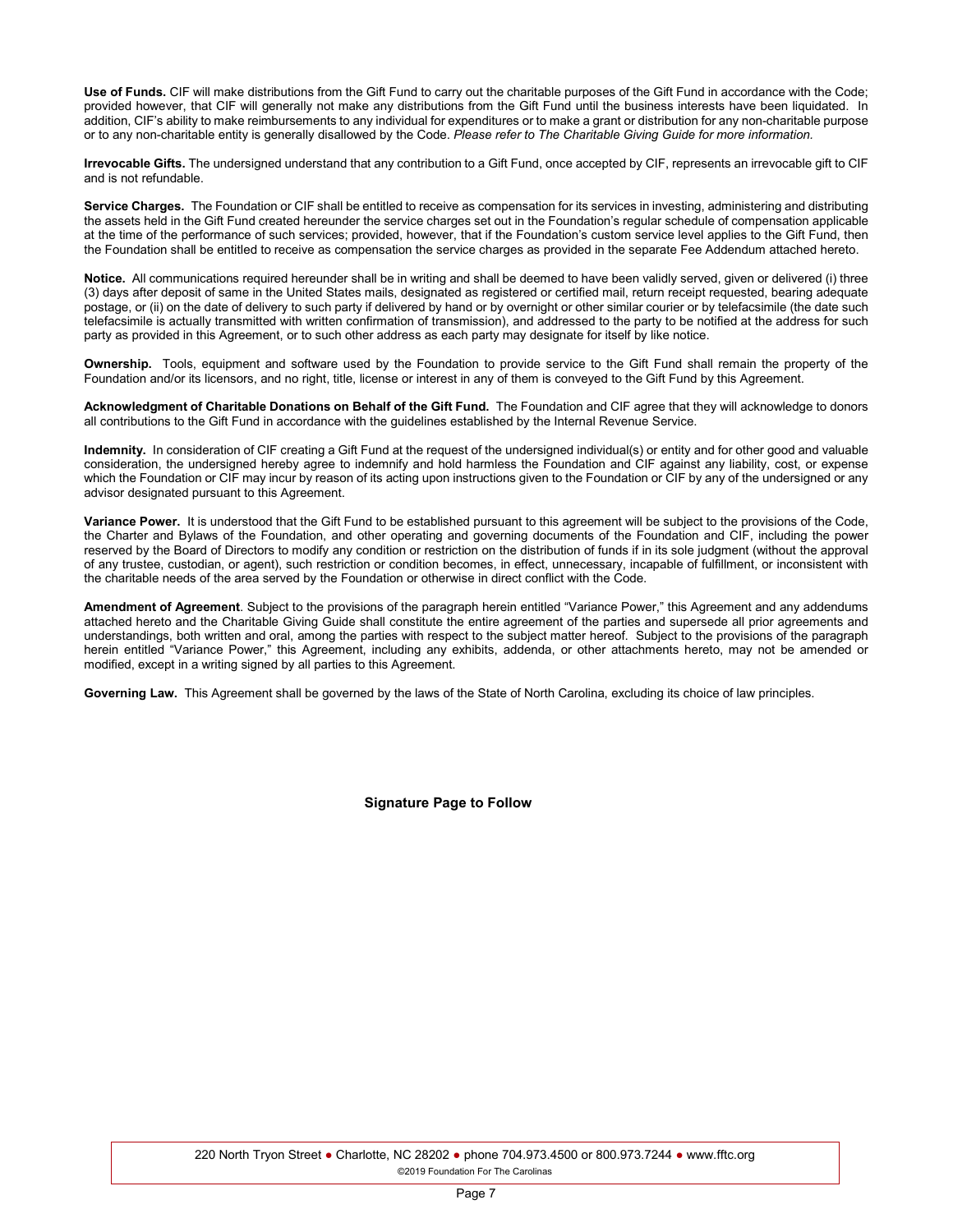By signing below, Opening Donor and Contact Person 1, if applicable, hereby acknowledge that they have read, understand and agree to the provisions of this Agreement and that the information provided herein is accurate to the best of their knowledge.

| <b>Opening Donor</b>                                              | <b>Foundation For The Carolinas</b>     |
|-------------------------------------------------------------------|-----------------------------------------|
| <b>SIGNATURE</b>                                                  | BY                                      |
| NAME (please print)                                               | <b>TITLE</b>                            |
| <b>TITLE</b>                                                      | <b>DATE</b>                             |
| <b>DATE</b>                                                       |                                         |
| <b>Contact Person 1</b><br>(sign if different from Opening Donor) | <b>Community Investments Foundation</b> |
| <b>SIGNATURE</b>                                                  | SUPPORTING ORGANIZATION                 |
| NAME (please print)                                               | BY                                      |
| <b>TITLE</b>                                                      | <b>TITLE</b>                            |
| <b>DATE</b>                                                       |                                         |